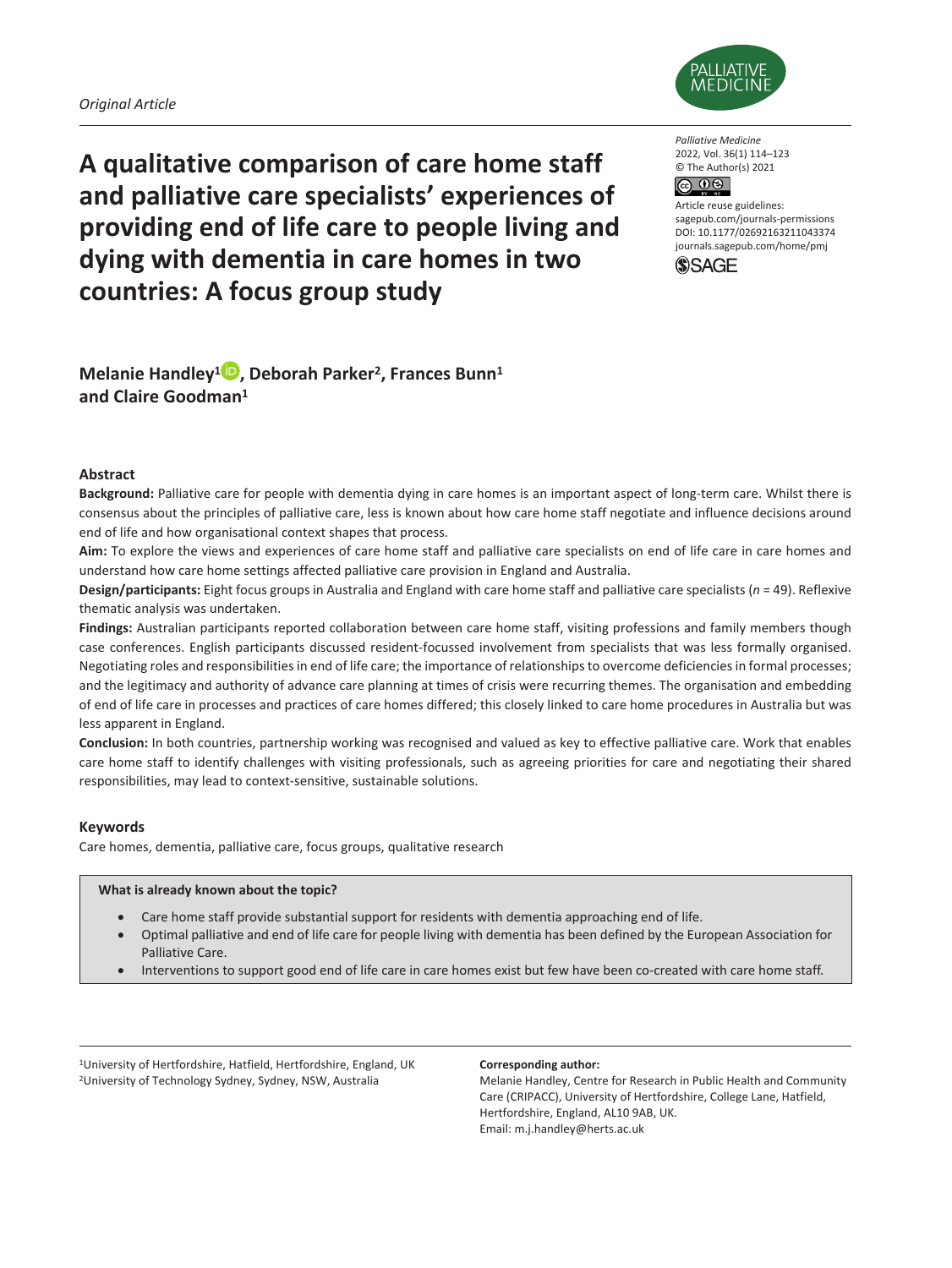#### **What this paper adds?**

- This study highlights how care home routines and care home policies impact end of life care for people with dementia by determining who has responsibility for different aspects of care and how decisions for care are discussed between professionals and family members.
- Care home staff identified three factors that facilitated continuity of care; (1) knowing the resident over time, (2) sharing information and (3) their enduring working relationships with palliative care specialists.
- At times of crisis, decisions for care are more likely to be influenced by care home and visiting staffs' concerns around risk and responsibility than being informed by documented preferences and written plans.

#### **Implications for practice, theory or policy**

- Efforts to improve end of life care for people with dementia living in care homes need to consider how the structures and organisation of care within and linked to the facility can be used to enhance provision.
- Palliative care specialists and dementia care specialists should be supported to define and negotiate their responsibilities to care home residents and encouraged to adopt a collaborative approach.
- Designing interventions with care home staff that value their knowledge and recognise their contribution to end of life care are likely to lead to relevant and useful resources.

### **Introduction**

An estimated 47 million people are living with dementia worldwide and this figure continues to grow.<sup>1,2</sup> As the condition progresses it is common in high income countries (as defined by the Organisation for Economic Cooperation and Development) for people with dementia to move into care homes (long term care facilities which may or may not include on-site nursing provision).<sup>3</sup> In the UK, approximately a third of people with dementia live in care homes<sup>4</sup> and account for at least 60% of the care home population.5,6 In Australia, over 50% of care home residents are living with dementia.7 Two thirds of people with dementia will die in a care home.<sup>8</sup>

In England and Australia, the provision of end of life care to older people resident in care homes relies on a combination of in-house expertise (including on-site nursing in some care homes) and visiting services from primary care staff with generalist palliative care expertise (General Practitioners and community nurses) and specialist palliative care services. Access to palliative care services however is variable and is affected by factors such as staff training, local provision and availability of funds for palliative care provision.9,10

The European Association for Palliative Care (EAPC) defined optimal palliative care for people with dementia across 11 core domains based on empirical evidence and expert consensus.<sup>11</sup> These domains collectively provide a framework that informs palliative care practice, policy and research. In a recent review we mapped palliative care interventions for people with dementia living in care homes onto the domains of the EAPC framework.<sup>12</sup> There were a range of interventions but few, if any, were developed with care home staff involvement. The organisational context is known to influence the implementation and effectiveness of interventions,<sup>13</sup> however few studies included in the review discussed how the organisational context of the care home and the health and care services they accessed influenced the approaches taken.

This paper extends the review work and reports on a cross national focus group study of care home and palliative care staff to explore palliative care provision for people with dementia living and dying in care homes. The study aimed to understand the influence of context for end of life care in care homes by comparing the views and experiences of care home staff and palliative care specialists in England and Australia.

### **Method**

### *Study design*

The central research question was, 'What are the contextual influences on the uptake and implementation of end of life care interventions for people with dementia dying in care homes in England and Australia?' Qualitative research recognises that context influences how people make sense of their experiences and that meaning is interpreted and created through data analysis.<sup>14</sup> Given the exploratory nature of the study, focus groups $15$  were used to understand care home staff and palliative care specialists' shared and divergent views and experiences of end of life care with people with dementia between the two countries.

### *Population*

All levels of care home staff (from care assistants to care home managers) and community palliative care specialists were eligible for the study. Inclusion criteria required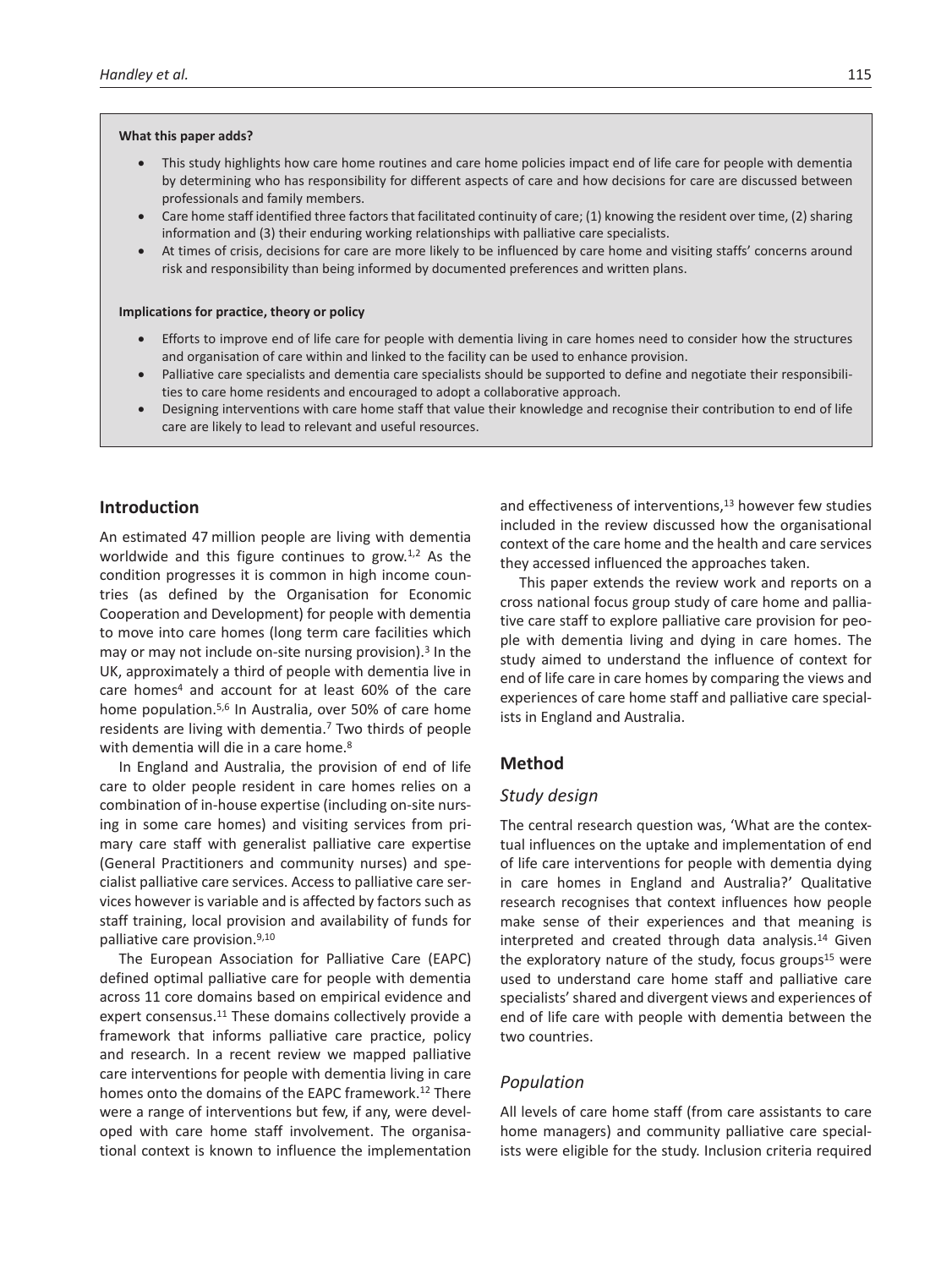that; (i) care home staff had experience of supporting residents with dementia at end of life, (ii) palliative care specialists had worked with care homes to assess, advise and support end of life care for residents with dementia.

## *Setting*

Care homes and community palliative care services in England and Australia.

## *Sampling approach*

A purposive sample of participants representing care home staff (nurses, assistants, diversional therapists, team leads and managers) and palliative care specialists in two countries (England, Australia) were approached via their organisations.

## *Recruitment*

Emails were sent to care homes and community palliative care teams detailing the purpose of the study. Organisations helped identify potential participants who were sent information sheets in advance of arranging dates for focus groups. Before conducting focus groups, informed written consent was obtained from all participants.

## *Data collection*

We conducted eight focus groups; four in each country. Each focus group involved between four and eight participants. Focus groups with care home assistants and care home team leads were held at their place of work to facilitate participation during working hours. Focus groups with care home managers and palliative care specialists were held at neutral, community facilities as an extension to routine team meetings. Focus groups in both countries were organised using a schedule to discuss:

- (1) What are the priorities for end of life care for people dying with dementia in care homes?
- (2) What facilitates and inhibits applying end of life care interventions for people dying with dementia in care homes?

The focus groups were conducted by two researchers in England (SD, MH) and DP in Australia between September and December 2018. Focus groups were recorded and transcribed verbatim, field notes supplemented transcriptions. The average duration of the focus groups was 45 min.

Interactions between participants during group discussions provided insights for commonalities in experiences and where there were alterative perspectives related to end of life care with people with dementia.

## *Data analysis*

Audio recordings of focus groups were transcribed verbatim. Transcripts were uploaded into NVIVO 11 to support analysis. Reflexive thematic analysis<sup>14</sup> was led by one researcher (MH) in discussion with co-authors about categorisation and interpretation. The first stage was familiarisation and clarification about how the data reflected the different countries' systems of care. The structure and coding of descriptive data was guided by the EAPC domains of what needs to be in place for end of life care for people with dementia (Table 1). The developing codes were reviewed, merged and created into themes. Summarised and example data were tabulated by theme and focus group characteristics (care home staff England, care home staff Australia, palliative care specialists England, palliative care specialists Australia) for review within the research team. Convergent and divergent contextual themes that cut across the initial coding were discussed. For example, we considered the different ways participants described sharing information about the resident and their end of life care needs. For staff, one method was through the use stories that communicated what good care looked like, whereas for palliative care specialists it was how they used documentation to reflect what should happen. Both care home staff and palliative care specialists emphasised the importance of key activities, such as early conversations to know the person's priorities, but these were reinforced in different ways. Analysis was revisited with a focus on drawing out the crosscutting themes.

## *Ethical considerations*

We obtained written consent from all participants prior to the start of the focus groups. Ethical considerations were set out at the start of focus groups: that everyone's views were to be respected, that conversations were likely to include sensitive and confidential information and should therefore not be discussed outside of the group, that participants and their discussions would be anonymous. Ethical approval was obtained from the University of Hertfordshire (reference aHSK/SF/UH/03334) and University Technology Sydney (reference ETH18-3154).

## **Findings**

A total of 49 staff participated in participated in eight focus groups. These include 28 care home staff (nurses, assistants, diversional therapists, team leads, managers) and 21 Palliative Care Specialists (Table 2).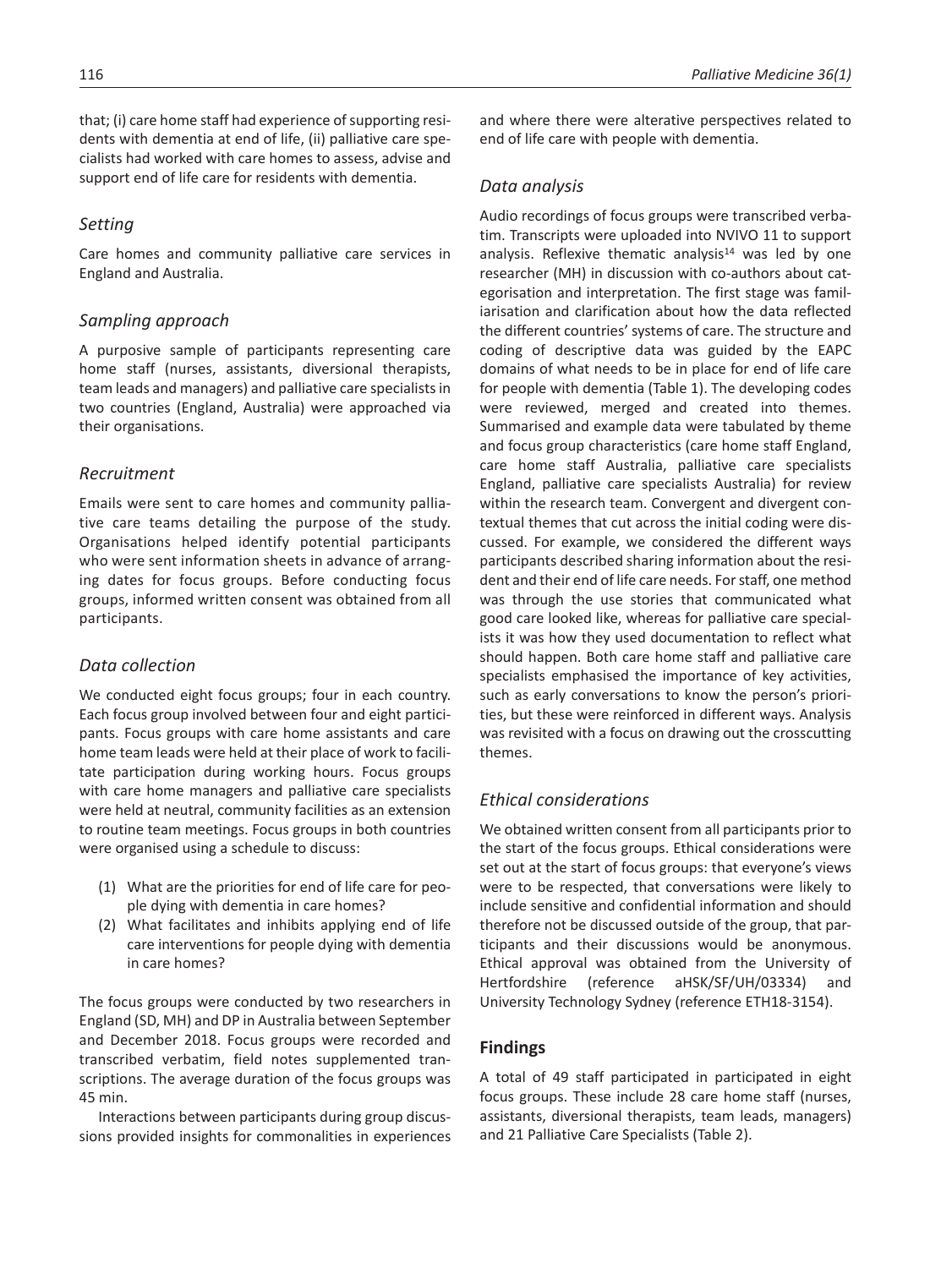| Description of the Association of the Contract of the Contract of the Contract of the Contract of the Contract of the Contract of the Contract of the Contract of the Contract of the Contract of the Contract of the Contract | For a consistence of a computer of a consistence of the constitution of a constant |  |  |  |
|--------------------------------------------------------------------------------------------------------------------------------------------------------------------------------------------------------------------------------|------------------------------------------------------------------------------------|--|--|--|
| Domain                                                                                                                                                                                                                         | <b>Recommendations</b>                                                             |  |  |  |
| Table 1. European Association of Palliative Care priorities for palliative care in dementia.                                                                                                                                   |                                                                                    |  |  |  |

| Domain 1. Applicability of           | Recognising dementias as terminal conditions to:                                                                   |
|--------------------------------------|--------------------------------------------------------------------------------------------------------------------|
| palliative care                      | anticipate challenges                                                                                              |
|                                      | adequate provision of palliative care and access to specialist palliative care for people with                     |
|                                      | complex needs                                                                                                      |
|                                      | Improving quality of life, maintaining function and maximising comfort                                             |
|                                      | recognise goals changing over time                                                                                 |
|                                      | adequate treatment and care for all needs including behavioural and psychological symptoms                         |
|                                      | of dementia, comorbid diseases and health problems.                                                                |
| Domain 2. Person-centred             | View care from the person's perspective<br>$\bullet$                                                               |
| care, communication and              | Shared decision making with the person and family caregiver as partners<br>$\bullet$                               |
| shared decision making               | The health care team provide information on trajectory, palliative care and involvement in care<br>$\bullet$       |
|                                      | Respond to specific and varying needs<br>$\bullet$                                                                 |
|                                      | Preferences for place of care should be honoured as a principle, but balanced with best<br>$\bullet$               |
|                                      | interest, safety and family caregiver burden                                                                       |
|                                      | Regular discussions with multidisciplinary team<br>$\bullet$                                                       |
| Domain 3. Setting care goals         | Prioritising of explicit global care goals<br>$\bullet$                                                            |
| and advance planning                 | Proactive advance care planning with the person and their family<br>$\bullet$                                      |
|                                      | Support people to plan for the future.<br>$\bullet$                                                                |
|                                      | As dementia advances best interest may be to maximisation of comfort<br>٠                                          |
|                                      | Advance care planning should be revisited with the person and their family regularly and<br>$\bullet$              |
|                                      | following significant changes in health                                                                            |
|                                      | Care plans should be documented and accessible to relevant professionals<br>$\bullet$                              |
| Domain 4. Continuity of care         | Care should be continuous, even when transferred and by all disciplines<br>$\bullet$                               |
|                                      | Early appointment with a central coordinator from their care team.<br>٠                                            |
|                                      | Care plans communicated between healthcare professionals and the person and families when<br>care is transferred   |
|                                      |                                                                                                                    |
| Domain 5. Prognostication and        | Timely discussion of the terminal nature of dementia to support preparedness for the future.<br>$\bullet$          |
| timely recognition of dying          | Discussions of prognosis supported by clinical judgement and assessment tools<br>$\bullet$                         |
| Domain 6. Avoiding overly            | Transfer to the hospital considered in relation to the care goals, risks and benefits<br>$\bullet$                 |
| aggressive, burdensome or            | Medication for chronic conditions and comorbid diseases reviewed regularly<br>$\bullet$                            |
| futile treatment                     | Restraints avoided whenever possible<br>$\bullet$                                                                  |
|                                      | Hydration, preferably subcutaneous, may be provided if appropriate<br>$\bullet$                                    |
|                                      | Permanent enteral tube nutrition may not be beneficial and should as a rule be avoided<br>$\bullet$                |
|                                      | Antibiotics may be appropriate to alleviating the symptoms of infection.<br>$\bullet$                              |
| Domain 7. Optimal treatment          | A holistic approach to treatment of symptoms<br>$\bullet$                                                          |
| of symptoms and providing<br>comfort | Use of tools to assess pain, discomfort and behaviour and evaluate effectiveness of<br>$\bullet$<br>interventions. |
|                                      | Non-pharmacological and pharmacological treatment of physical symptoms, challenging                                |
|                                      | behaviour or discomfort should be pursued as needed                                                                |
|                                      | Nursing care is very important to ensure comfort in patients near death.                                           |
|                                      | Specialist palliative care teams may support staff in long-term care settings. Managing                            |
|                                      | behavioural symptoms may need additional dementia care specialist expertise.                                       |
| Domain 8. Psychosocial and           | People with dementia and families may need emotional support                                                       |
| spiritual support                    | Spiritual caregiving includes assessment of religious affiliation and involvement. Referral to                     |
|                                      | experienced spiritual counsellors may be appropriate                                                               |
|                                      | Religious activities, such as rituals, songs and services may help<br>$\bullet$                                    |
|                                      | For dying people, a comfortable environment is desirable.<br>$\bullet$                                             |
| Domain 9. Family care and            | Families may suffer from caregiver burden and may need support.                                                    |
| involvement                          | Key times for support are upon diagnosis, when dealing with challenging behaviour, with                            |
|                                      | health problems, with institutionalisation, with a major decline in health and when death is                       |
|                                      | near                                                                                                               |
|                                      | Families need education regarding the progressive course of the dementia and (palliative care)                     |
|                                      | treatment options                                                                                                  |
|                                      | Families may wish to be involved in care even when the patient is admitted to an institution<br>$\bullet$          |
|                                      | providing long-term care.                                                                                          |
|                                      | Families need support in their new role as (future) proxy decision maker.<br>$\bullet$                             |
|                                      | Professional caregivers should have an understanding of families' needs                                            |
|                                      | Bereavement support should be offered<br>$\bullet$                                                                 |
|                                      | Following death, family members should be allowed adequate time to adjust                                          |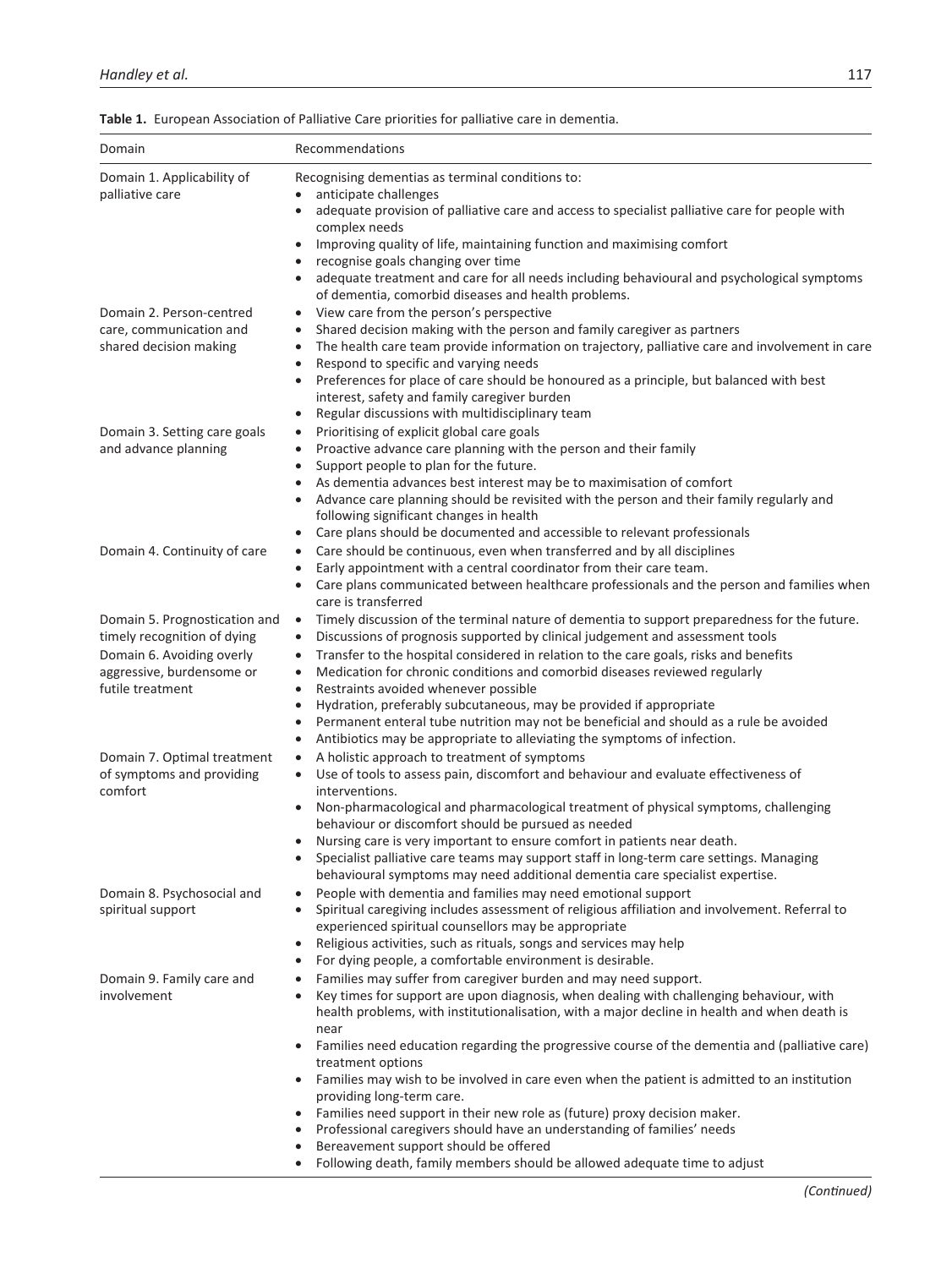|  | Table 1. (Continued) |
|--|----------------------|
|--|----------------------|

| Domain                                          | Recommendations                                                                                                                                                                                                                                                                                                                                                                                                                                                                                                                                                                 |  |  |
|-------------------------------------------------|---------------------------------------------------------------------------------------------------------------------------------------------------------------------------------------------------------------------------------------------------------------------------------------------------------------------------------------------------------------------------------------------------------------------------------------------------------------------------------------------------------------------------------------------------------------------------------|--|--|
| Domain 10. Education of the<br>health care team | • The health care team needs to have adequate skills in applying a palliative care approach to<br>dementia<br>Core competencies comprise domains 1 to 9<br>$\bullet$                                                                                                                                                                                                                                                                                                                                                                                                            |  |  |
| Domain 11. Societal and<br>ethical issues       | Equal access to palliative care on the same footing as people with other diseases<br>$\bullet$<br>Family caregivers should have access to adequate support<br>Collaboration between dementia and palliative care should be promoted<br>$\bullet$<br>Training of physicians and nurses should include palliative care for illness other than cancer<br>Professional caregivers should be motivated to work in dementia and palliative care<br>$\bullet$<br>Economic and systemic incentives should encourage excellent end-of-life care for people with<br>$\bullet$<br>dementia |  |  |
|                                                 | Awareness raising about palliative care in dementia is needed<br>٠<br>National strategies for dementia, for palliative care, end-of-life care and for long-term care<br>$\bullet$<br>should each include palliative care for dementia patients.                                                                                                                                                                                                                                                                                                                                 |  |  |

**Table 2.** Focus group participants.

| Focus<br>group  | Number of<br>participants | Participant role            | Country   |
|-----------------|---------------------------|-----------------------------|-----------|
| FG1             | 7                         | Care home managers          | England   |
| FG <sub>2</sub> | 4                         | Care home staff             | England   |
| FG <sub>3</sub> | 5                         | Care home staff             | England   |
| FG4             | 4                         | Care home staff             | Australia |
| FG5             | 8                         | Care home staff             | Australia |
| FG <sub>6</sub> | 8                         | Palliative care specialists | England   |
| FG7             | 6                         | Palliative care specialists | Australia |
| FG8             |                           | Palliative care specialists | Australia |

The groups discussed what they considered to be the priorities of end of life care, their professional experiences of providing and supporting care at end of life and their experiences of training in end of life care. We identified six themes common to the focus group discussions: (1) the organisation of care and routine ways of working; (2) how continuity of care is achieved; (3) palliative care specialists working with care home staff to provide person-centred end of life care; (4) the role and purpose of documentation; (5) how aspects of end of life care were organised and prioritised; (6) expectations for care home staff in the provision of end of life care and how they are supported to deal with bereavement.

## *The organisation of care and routine ways of working*

Structural elements of care, such as care routines and palliative care protocols had implications for end of life and usual care provision in both countries. They guided who was involved in palliative care and who had responsibilities for increased monitoring of residents nearing end of life. Multiple stakeholders were involved in discussions and decisions related to residents' end of life care, although the factors that care home staff considered supportive of these discussions differed between countries.

Data suggested a health-led approach was favoured in Australia. Care home staff reported using case conferences for care planning discussions and reviews that were attended by senior care home staff, visiting health care professionals and family members. In England, discussions and planning activities, while being documented, appeared to be more informally organised.

'They [family] know wishes from before, so it's having that advance care plan, it's having those discussions with the family, it's knowing all of those things. . . so it's being able to work together to make sure that the resident gets the best end of life care they can have'. (England, Care Home Staff, FG1)

In both countries, when residents were recognised as actively dying, senior care home staff created care plans that set out the actions for staff and were used to record the completion of observations and care tasks. Care home staff in both countries reported prioritising staff spending more time with dying residents. The care plans legitimised additional time with residents as part of care home staffs' work to maximise a resident's comfort. For Australian care home staff, discussions focussed on the essential care tasks that were specified in the resident's care plan and were supported by the organisation's standard end of life care resources. While English care home staff referred briefly to these tasks, they stressed providing comfort and not being left alone.

'We usually have the comfort care kit in every home. . . Every two hours we have to go for the oral care kit, eye care kit. . . We do have the slide sheet, when we reposition them, we don't want to do manually, we just use the slide sheet. . . Always there will be a kit in the room'. (Australia, Care Home Staff, FG5)

The policies that set out usual care and treatment practices had implications for end of life care, such as who was responsible for the administration of PRN medication. English palliative care specialists explained that care home policies and protocols could define whether residents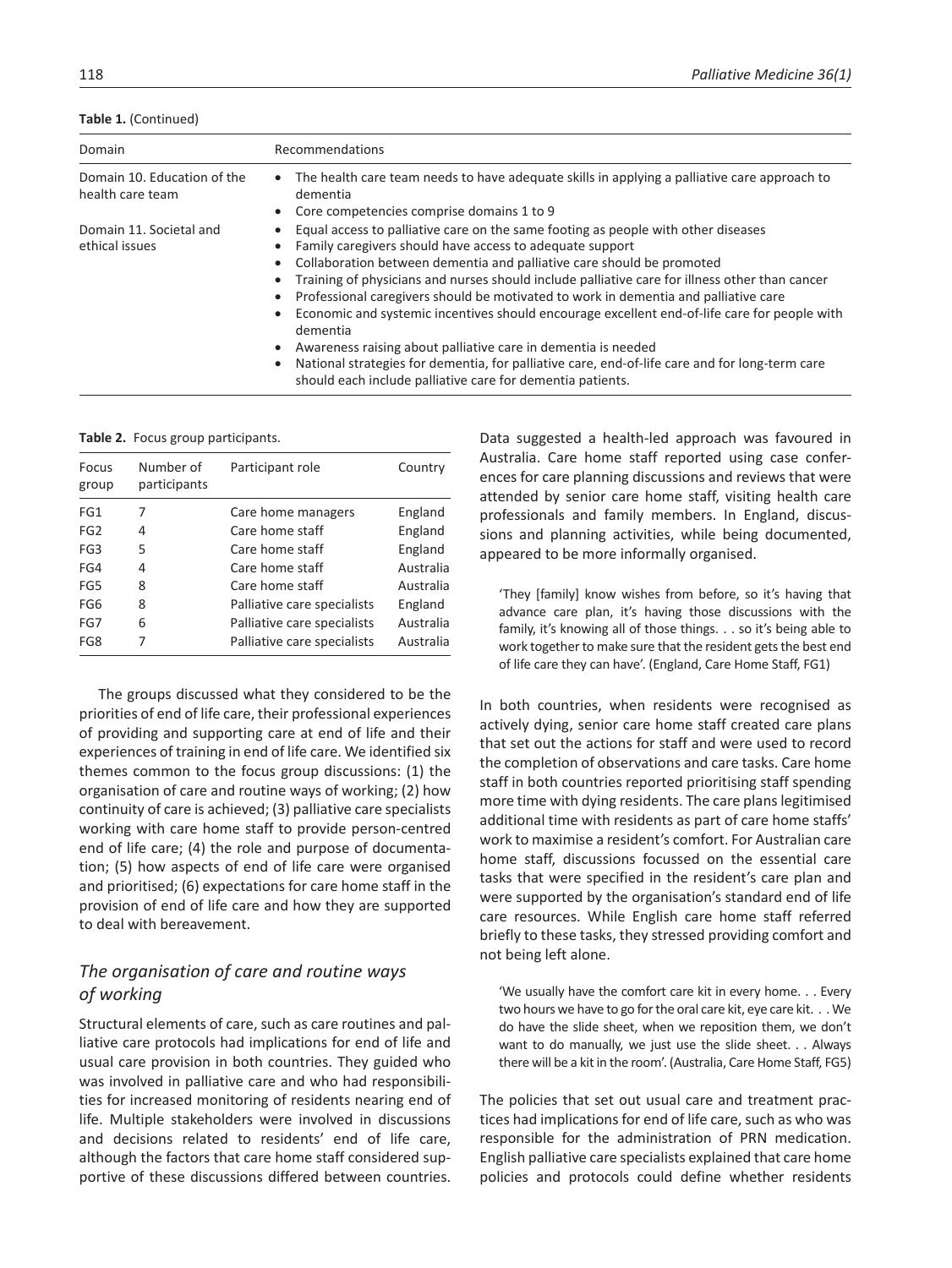received treatment from on-site qualified staff or relied on treatment from visiting practitioners from the primary care team.

'Even in nursing homes which have residential and nursing floors. . . if the patient is deemed to be staying on the residential floor because that's where they're happier and comfortable . . . if that person requires just-in-case medication, injection, the nurse can't come down and give it, they have to still rely, for that person, on district nurses. So, then it's actually the policies and the procedures and structures of these nursing homes and why those things can't happen'. (England, Palliative Care Specialist, FG6)

These examples may not reflect the how all care homes in England organise their qualified staff but instead demonstrates how palliative care specialists needed to adapt how they worked with care homes based on the organisation's systems of care. This did not emerge as an issue in the Australian focus groups.

# *How continuity of care is achieved in end of life care*

In both countries, care home staff framed continuity for end of life care as caring for residents from admission through to their death. Care home staff in both countries emphasised how their accumulated knowledge of residents with dementia who had difficulty communicating their needs as important to decision making.

'let's say you're a new RN, it's your first day, you won't be able [to recognise changes in residents] - they're deteriorating, definitely. But if you work there for a month, you'll see their deterioration gradually'. (Australia, Care Home Staff, FG4)

Care assistants had the most contact with residents, they were often responsible for reporting changes to more senior staff. These interactions and knowledge exchanges were less formal and important for triggering how care was planned and documented. Senior staff had responsibility for reviewing the resident and liaising with external healthcare professionals and family. In England, while systems were in place to consult and inform on changes in residents' health status, initial recognition of change and the subsequent processes to follow appeared to be reactive and rely on the individual actions of senior staff members. In Australia, a more structured approach to sharing and reviewing information and continuity was suggested through repeated reference to case conferences and peer to peer discussions to inform staff and families.

'let's say a certain resident started to deteriorate and a couple of nurses observe it that she's deteriorating for a week and you'll see that massive difference from her previous condition now. That might be a call for a case conference'. (Australia, Care Home Staff, FG4)

In both countries, care homes requested input from palliative care specialists to assess residents, provide guidance for care and organise treatment. Referrals were made either via GPs or directly by senior care home staff.

Palliative care specialists' involvement was a negotiated process. How well care home staff knew them and if there were key staff to liaise with influenced the quality of their working relationships. Evidence of engagement that extended beyond discrete resident referrals and opportunities to develop staffs' end of life expertise were indicative of effective collaborations.

'a 25-year-old who is a senior carer in one of our care homes, she rings me often and I go in often. . . she says 'I need to tell you this, I need to tell you this'. . . I'm amazed by the change in her, because she has got that confidence and yes, she is on a managerial path. And I encourage it', (England, Palliative Care Specialists, FG6)

# *Palliative care specialists working with care home staff to provide person-centred end of life care*

Palliative care specialists in both countries reported their key contribution as working with care home staff when there were uncertainties about a person's needs and how to support them. They considered their input supported flexible approaches and gave permission for staff to prioritise residents' preferences and needs over care home routines and usual practice.

'There was a carer worried about one of her residents because she's was only eating breakfast. . . I went through all the sort of things with her, nausea, is it a psychological thing, loads of things, and I said to her "Have you offered her breakfast at lunch or dinner?". . . Came back and she said, "She's had three meals a deal for the last week because she has had breakfast." Psychologically, some people can't eat a roast dinner in bed'. (England, Palliative Care Specialists, FG6)

In both countries many requests to visit were described by the specialists as unnecessary or inappropriate.

'what happens in some of our areas where we have good pall [palliative] care support, they just refer everybody, even a simple decline. . .' (Australia, Palliative Care Specialists, FG8)

Defining the specialist contribution did not however, always reflect residents' experiences. Palliative care specialists in Australia questioned whether referrals for behaviours that challenged staff at end of life blurred the boundaries between their role and that of dementia care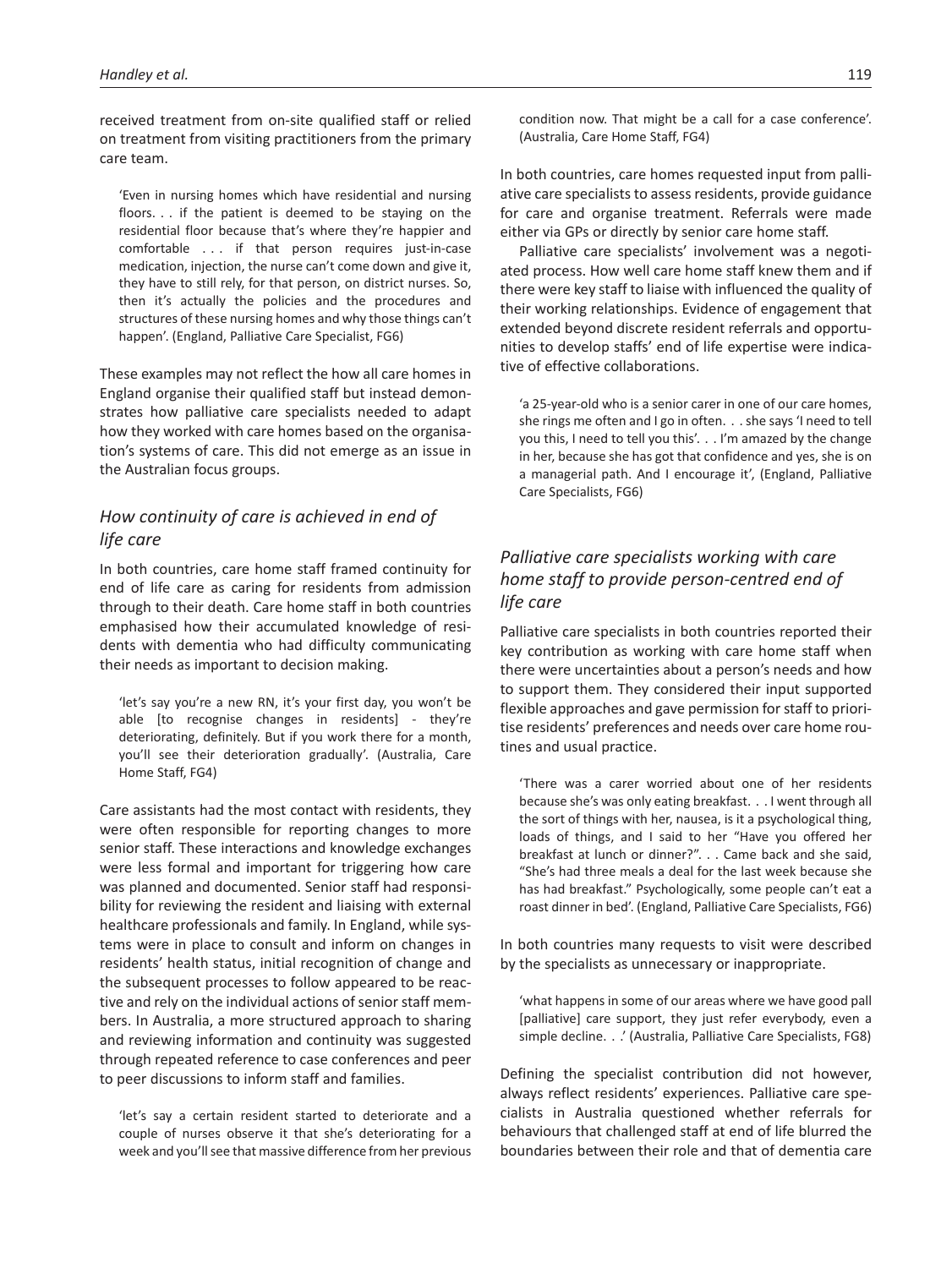and mental health specialists. This was less of a concern in the English palliative care specialist focus group, and one hospice service had employed a dementia care specialist who worked with care homes.

'Very often we get referrals from people with very awkward behaviour when actually they probably should have been referred to a psych geriatrician. . . But we've become a bit of a one stop shop I think in a lot of ways'. (Australia, Palliative Care Specialists, FG7)

Palliative care specialists in both countries considered their involvement with complex behaviours occurred from lack of knowledge and access to alternative services. They did not see that addressing behaviours that staff found challenging could be integral to providing specialist end of life care for care home residents. This could also be related to palliative care specialists' assumptions about how they worked as specialists, which did not appear to include contact with other services as care coordinators for advice and additional support. While focus groups discussed examples of collaborative working between palliative care specialists and care home staff to explore and meet individual resident's needs, there seemed to be fewer expectations that there would be liaison between healthcare specialities caring for the resident. This was most apparent, in situations where a resident's dementia affected how they interpreted palliative care needs.

## *The role and purpose of documentation*

In both countries, documentation, including advance care plans, was an important part of end of life care. End of life conversations with families were recognised by care home staff as both emotionally sensitive and having implications for professional and legal responsibilities. Organisational imperatives to complete end of life paperwork during an admission to a care home meant that care home staff had a structure and a timeframe for initiating these conversations with residents and families. The incentive was to demonstrate that a conversation had happened:

'We like to kind of talk about end of life care when someone first comes in, however sometimes it's quite difficult because they're going from living at home to a care home. . . So, we tend to kind of do it more at the six-week review or a little bit later, depending on how the relationship has been with the family'. (England, Care Home Staff, FG2)

'. . . using tools to say, well - unplanned hospital admissions and so you have to start to engage with those conversations with family. There's a lot of fear around what if we've missed something and you haven't fixed it'. (Australia, Care Home Staff, FG5)

Advance care planning was often complicated by uncertainty in the disease trajectory and unexpected events. Documented preferences and priorities were not always helpful. Palliative care specialists in both countries questioned whether the written plans retained their legitimacy at times of crisis both for staff within the care home and for external healthcare professionals. Australian palliative care staff reported that, despite documentation, care home staff would contact families to confirm care and treatment decisions. In England, palliative care specialists reported that once care home staff contacted emergency services, known and written plans could be disregarded by attending services. In both countries, a risk averse approach to decision making was linked to the potential repercussions for professionals or their organisation, such as concerns around safeguarding, and was thought to explain why documented preferences could be overlooked.

'If you don't have an advance care plan that specifically says that, they could still be sending them to hospital for a fall.  $\ldots$ it's protecting yourself as well. . .Because if you don't do that, they'll say, well why did you not send them to hospital'. (Australia, Care Home Staff, FG5)

A recurring theme in both countries was the role palliative care specialists as legitimating and supporting the decisions of care home staff were. Their presence in the care home at the time of a crisis enabled plans for care and treatment to be upheld. Their input could prevent a transfer to hospital and this willingness to take responsibility for the decision was recognised as important.

# *How aspects of end of life care were organised and prioritised*

Residents' life stories were used to inform care planning and communicate a shared understanding to care home staff in both countries of what should be prioritised. There were differences in how life stories were linked to care home processes. In Australia, residents' life stories were built into the structure of handovers to reinforce how care home staff understood the residents they cared for. English care home staff drew on the same principles, but these were less embedded in routine care home processes. Examples of how they had individualised care for particular residents in the past appeared to be used to build the narrative of how the care home supported people at the end of life and reinforce personalised approaches.

'we created a more homely environment for people to die instead of a sterile room. . . I have a gentleman who was a birdwatcher, he won many awards, so we have birds hanging from his roof, the ceiling. And over by the window, so when he turns over, because he was on two-hourly turns, we have a birdfeeder and actual birds come there and feed'. (England, Care Home Staff, FG1)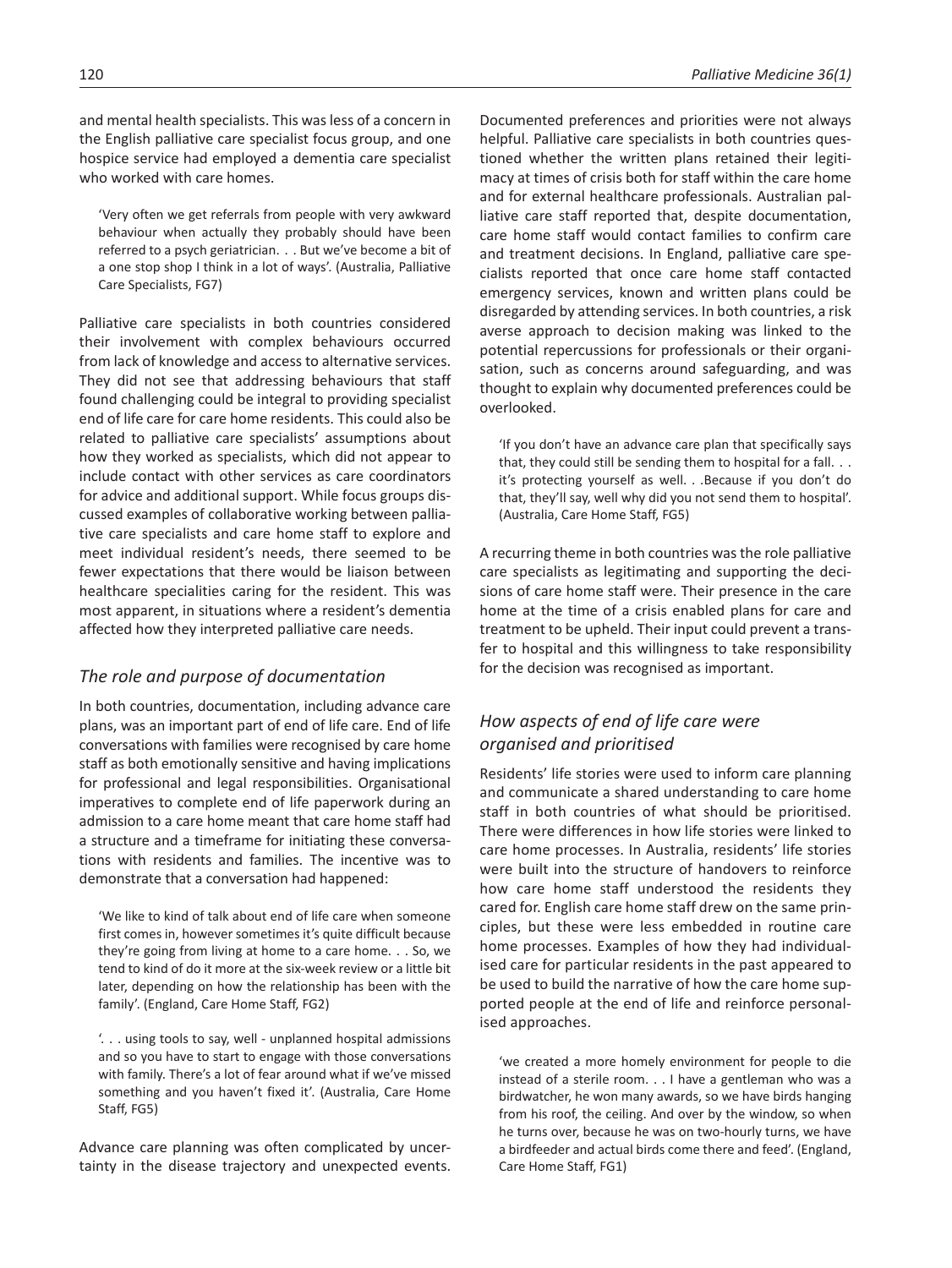In both countries, care home staffs' examples of managing residents' comfort were influenced by nursing qualifications or having worked closely with nursing care home staff to provide end of life care. Australian care home staff with nursing qualifications referenced the use of assessment tools, such as for recording observations of pain or screening for delirium.

'Every time we see someone with a challenging behaviour or a change in their behaviour, we always use delirium screening; do this, do that. We have a process to follow'. (Australia, Care Home Staff, FG5)

Care home assistants in the English residential care home discussed comfort in terms of social and emotional needs, their focus was more on the changes they were able to influence.

# *Expectations for care home staff in the provision of end of life care and how they are supported to deal with bereavement*

Palliative care specialists acknowledged that their own skills in end of life care had been achieved through extensive clinical training. In both countries, they considered there was a gap between what care home staff were expected to know and act upon and what was reasonable considering the training they received.

'. . . [within the care home there] maybe no nurses, so nobody has a clue about anatomy and physiology and we're expecting them to learn from us, which we're trying to teach them, but actually it took us a long time to learn the "A and P" [anatomy and physiology]'. (England, Palliative Care Specialists, FG6)

Understanding care home staffs' experience was an important consideration for palliative care specialists when planning training and reflecting on their involvement with care homes. They acknowledged the connection that care home staff had with their residents and their enthusiasm for end of life care training was underpinned by a desire to provide good care for their residents.

'And a lot of them do end of life care really well, because a lot of these girls that are on the floor, their residents are their families and I think often they need support both emotionally as well as practically'. (England, Palliative care specialists, FG5)

Care home staff discussed the tension of managing their own emotions while supporting grieving family members and other residents. Protocols for privacy and procedures for sharing for informing could add to dilemmas for informing and supporting fellow residents.

'. . . when we've got other residents in the house, that you don't want to sort of be sad because then that makes them sad. I think we've encountered a few times where the residents haven't been notified for a day or two that a resident's passed away and it's like, where's the one. . . I think everyone's scared of upsetting, but I think it's just a part of life'. (Australia, Care Home Staff, FG5)

Formal bereavement support for care home staff depended on their organisation recognising this as an important element of staff care and their access to resources, such as affiliations with religious bodies and knowledge of support services. Care home staff provided peer support and staffing rotas were adapted to accommodate staff struggling when a resident was at end of life or following their death.

### **Discussion**

This exploratory study compared the views and experiences of care home staff and palliative care specialists working with people with dementia living and dying in care homes in England and Australia. Themes common to both countries were the importance of knowing the resident, being present and the negotiated nature of the relationship with palliative care specialists. Differences were how the care of people at the end of life was organised and embedded into the systems of care. Contextual factors, such as care home routines, protocols, staff turnover, relationships with visiting specialists and accepted ways of working, influenced how end of life care was organised and discussed by care home staff.

Our systematic review of palliative care interventions used in care homes<sup>12</sup> identified few studies that addressed continuity of care for people with dementia at the end of life. The review concluded that defining continuity of care in care home settings was important but under researched. Care home staff in both countries in this study discussed continuity of care in relation to their ability to detect subtle changes in a residents' health. The difference was that the Australian participants appeared to formalise this process using regular case conferences for sharing information about residents with colleagues, relatives and external healthcare professionals. Previous research has demonstrated how systems and processes that organise and standardise contact between care homes, families and visiting professionals can benefit relational work. $16-19$  In England, it was less explicit, the centrality of the resident's story and preferences were documented. They were however expressed as shared principles illustrated and reinforced by examples of exemplary care (staying with the resident, reorganising their room and changing staffing routines). One supported a systematic approach that involved all staff, the other was more reactive, less procedural or health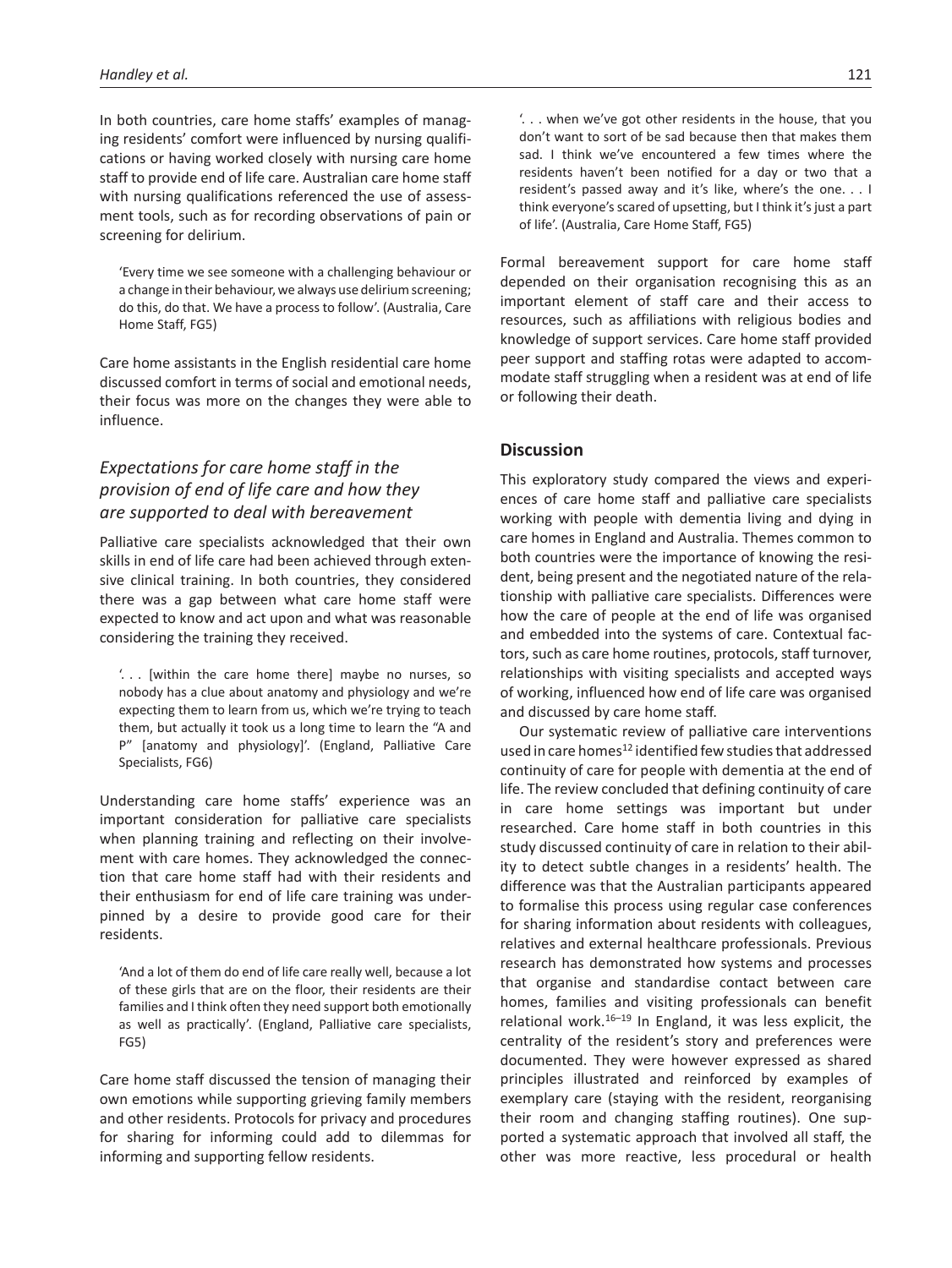dominated but arguably more susceptible to key people and information being missed.

The role of the palliative care specialist in long-term care is under explored. The findings demonstrated how the role was negotiated in three ways. Firstly, as providers of support for the unusual or difficult case, secondly as the clinician affirming and reinforcing the skills of the care home staff and thirdly, and more controversially, as the person to whom all things palliative were referred. Most residents were living and dying with dementia, however the specialists' involvement and knowledge of dementia care were unclear. Concerns that they often received referrals which would be more appropriately directed to dementia care specialists raises questions about how specialist working in and with care homes work together.20 Previous research of healthcare service use in English care homes has highlighted the importance of access to dementia specialist for both residents with dementia and the care home staff working with them and the need to coordinate within the care home how different services work together.16

Unresolved was how to define what it is reasonable to expect from a workforce with limited access to training and variable clinician engagement. Staff were simultaneously characterised as unskilled or lacking the ability to be involved in care discussions yet able to provide insightful and personalised end of life care with minimal need for specialist support. This tension underlay recurring themes around how documentation and palliative care specialists legitimised care home staffs' time to work with dying residents and permitted them to focus on end of life priorities rather than routine tasks. This resonates with findings from a realist review of Namaste care in that care home staff are considered capable of providing skilled, personcentred care, but required the structure of a Namaste care programme or equivalent end of life care focussed programme to have the permission and opportunity to work outside of their day-to-day role.<sup>21</sup>

The emotional labour of conducting end of life conversations with families while feeling underprepared for this role has been recognised as a barrier to care home staff discussing resident preferences.22 Our findings suggest that, in addition to training and professional experiences in end of life care, organisational processes and paperwork may support staff to initiate end of life conversations by providing a structure that forms part of the fundamental information gathering for care planning. However, it is important that documentation is meaningful to care planning and that completion of documentation does not become the motivation for end of life discussions,<sup>23</sup> otherwise there could be a negative impact to the relationship between care home staff and families that underpins the quality of these discussions.

Working with dying residents and coping with their death of a resident is an inevitable part of working in a care home.<sup>24</sup> Care home staff are likely to have to manage a

number of resident deaths in the course of a year. Flu seasons and the COVID-19 pandemic can cluster deaths in a short space of time.25 Finding ways to support bereaved care home staff is important. Our research suggested that in both countries, care homes had developed rituals for commemorating residents and made short-term adjustments to working patterns. While emotional support was provided informally between colleagues in the care home, there was limited evidence of additional external support.

Overall, the findings found more similarities than differences in how care home staff in the two countries provide end of life care and work with palliative care specialists. Achieving continuity of care was achieved in a range of ways, with less formal approaches favoured in the English accounts. Further work could test how these affected resident outcomes and if it benefitted some more than others.

### *Strengths and limitations*

This was an exploratory study of palliative care in care homes for people with dementia in two countries. The care homes that participated had previous involvement in training and end of life care interventions. This contextual information is important when considering the findings. However, they do indicate that even when staff are better supported there are fundamental difficulties in providing optimal palliative care for people with dementia living in care homes; a finding which is likely to be more acutely apparent in care homes where this involvement has not been available.

The focus groups included a small selection of care home and palliative care staff from one area geographical area in each country. It is possible that findings reflect local differences rather than national level understanding and approaches to end of life care for people with dementia living and dying in care homes. However, themes were comparable across countries and demonstrated how the care home context framed staff responses.

#### **Acknowledgements**

We would like to thank the care home staff and palliative care specialists for sharing their experiences and insights in the focus group discussions. Thank you to Sue Davies who co-facilitated focus groups in England.

### **Authorship**

The CG and DP designed the study. MH led data analysis and drafting of the manuscript, FB, CG and DP provided critical feedback on data analysis and amendments to article drafts. All authors consented to submission of the manuscript.

### **Declaration of conflicting interests**

The author(s) declared no potential conflicts of interest with respect to the research, authorship, and/or publication of this article.